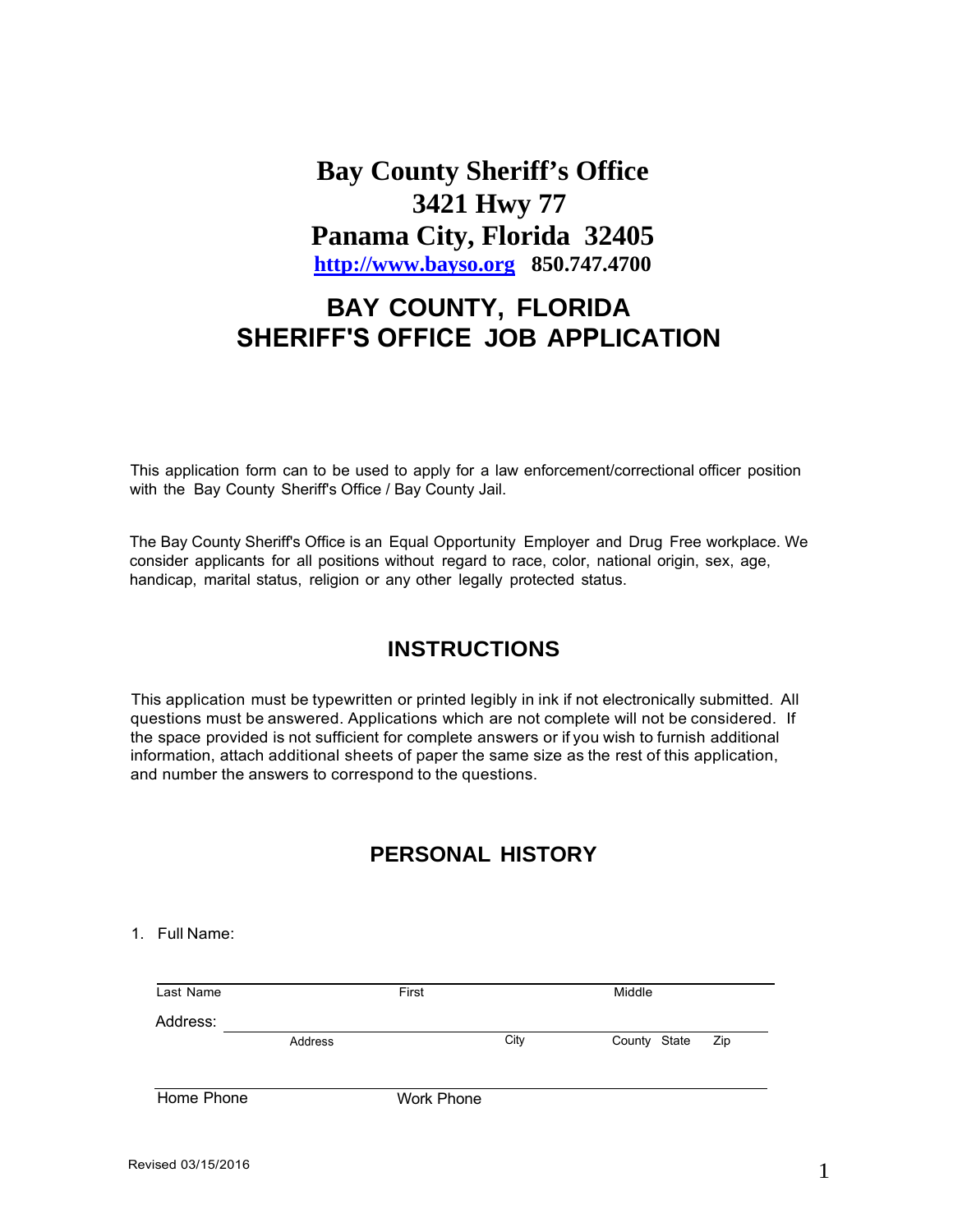Weight: Height: Hair Color: Eye Color: Race: Sex:

3. Other: List all names you have used including circumstances and the time periods you used them. (For example: maiden name, former name(s), or nickname(s).

| Name | Circumstances | Dates From<br>Mo/Yr | Dates To<br>Mo/Yr |
|------|---------------|---------------------|-------------------|
|      |               |                     |                   |
|      |               |                     |                   |
|      |               |                     |                   |
|      |               |                     |                   |
|      |               |                     |                   |

4. Date and Place of Birth:

| Date of Birth              | City                                      | County                                                  | State                        | Country if not United States |
|----------------------------|-------------------------------------------|---------------------------------------------------------|------------------------------|------------------------------|
|                            | 5 Are you a United States Citizen? $\Box$ | $\sqrt{}$ Yes                                           | <b>No</b>                    |                              |
|                            | If you are naturalized please provide:    |                                                         |                              |                              |
|                            |                                           | Date                                                    |                              | Place                        |
| Court                      |                                           |                                                         | <b>Naturalization Number</b> |                              |
| 6. Social Security Number: |                                           |                                                         |                              |                              |
|                            |                                           | 7. Marital Status: Married Divorced Separated           |                              | Widowed<br>Single            |
|                            |                                           | 8. Do you have or have you ever applied for a passport? | IYes I                       | INo.                         |
| Passport No.               |                                           |                                                         |                              |                              |

# **EDUCATION / TRAINING**

| 9.           |      |                           |                    |           |                    |
|--------------|------|---------------------------|--------------------|-----------|--------------------|
| High School  |      | Dates Attended<br>Mo./Yr. |                    | Did You   |                    |
| Name/Address | From | To                        | Years<br>Completed | Graduate? | Type of<br>Diploma |
|              |      |                           |                    |           |                    |
|              |      |                           |                    |           |                    |
|              |      |                           |                    |           |                    |
|              |      |                           |                    |           |                    |
|              |      |                           |                    |           |                    |
|              |      |                           |                    |           |                    |
|              |      |                           |                    |           |                    |
|              |      |                           |                    |           |                    |
|              |      |                           |                    |           |                    |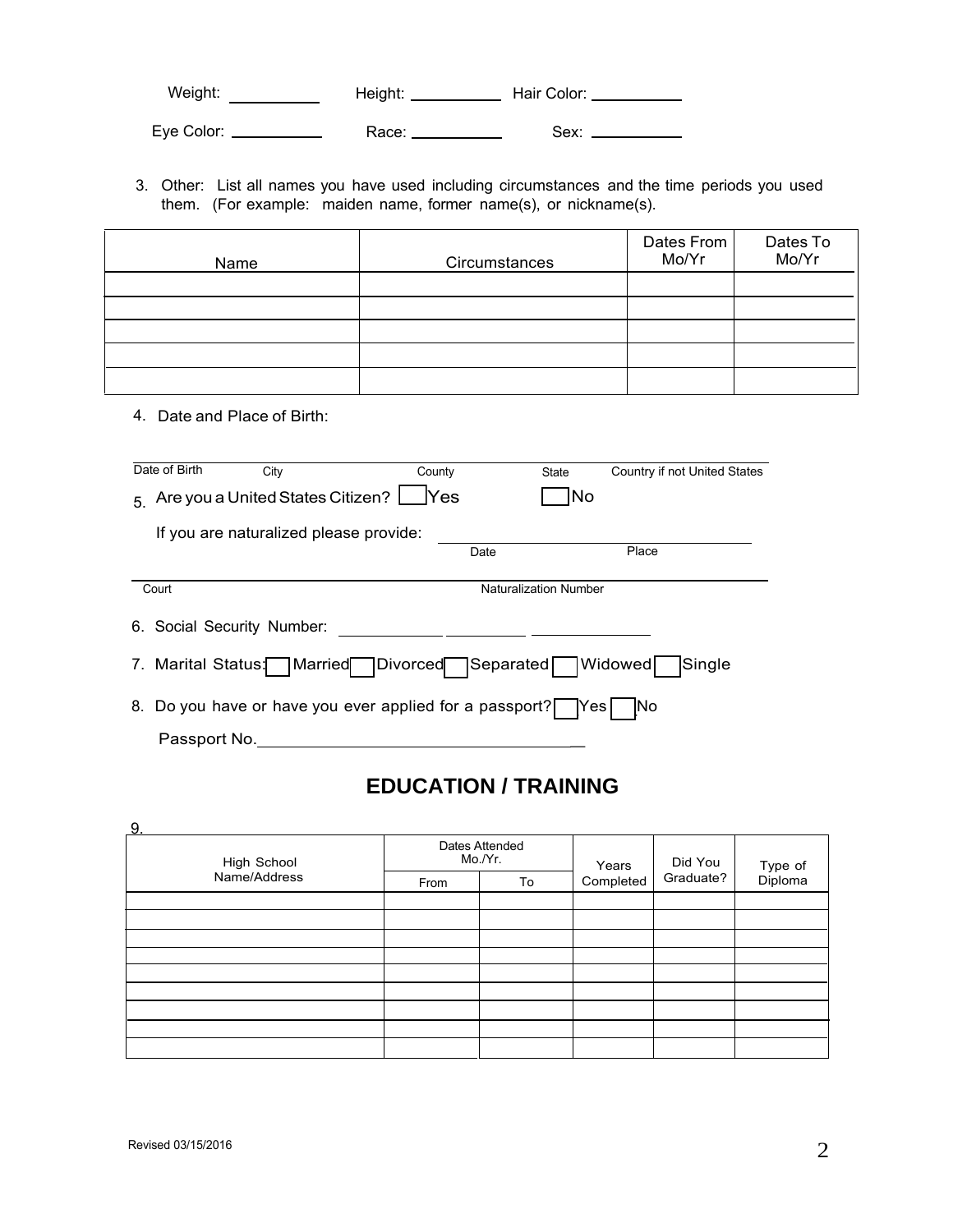| 10.                 |      |                           |                               |           |         |
|---------------------|------|---------------------------|-------------------------------|-----------|---------|
| *College/University |      | Dates Attended<br>Mo./Yr. | <b>Credit Hours</b><br>Earned | Did You   | Type of |
| Name/Address        | From | To                        | Sem.<br>Qtr.                  | Graduate? | Degree  |
|                     |      |                           |                               |           |         |
|                     |      |                           |                               |           |         |
|                     |      |                           |                               |           |         |
|                     |      |                           |                               |           |         |
|                     |      |                           |                               |           |         |
|                     |      |                           |                               |           |         |
|                     |      |                           |                               |           |         |
|                     |      |                           |                               |           |         |
|                     |      |                           |                               |           |         |
|                     |      |                           |                               |           |         |
|                     |      |                           |                               |           |         |
|                     |      |                           |                               |           |         |

\*Attach diploma or official transcript from last institution of higher education attended.

Major: **Mathematic Structure of the Contract Structure of the Contract Structure of the Contract Structure of the Contract Structure of the Contract Structure of the Contract Structure of the Contract Structure of the Cont** 

Minor:

11.Other Schools (Trade, Vocational, Businessor Military):

|              | Dates Attended<br>Mo./Yr. |        | Credit<br>Hours<br>Earned |       | Area of   | Did You                  | Type of Degree<br>Or Certificate |
|--------------|---------------------------|--------|---------------------------|-------|-----------|--------------------------|----------------------------------|
| Name/Address | From                      | To     |                           | Study | Graduate? |                          |                                  |
|              |                           |        |                           |       |           |                          |                                  |
|              |                           |        |                           |       |           |                          |                                  |
|              |                           |        |                           |       |           |                          |                                  |
|              |                           |        |                           |       |           |                          |                                  |
|              |                           |        |                           |       |           |                          |                                  |
|              |                           |        |                           |       |           |                          |                                  |
|              |                           |        |                           |       |           |                          |                                  |
|              |                           |        |                           |       |           |                          |                                  |
|              |                           |        |                           |       |           |                          |                                  |
|              |                           | $\sim$ |                           |       | $\sim$    | $\sim$<br>$\sim 10^{-1}$ |                                  |
|              |                           |        |                           |       |           |                          |                                  |
|              |                           |        |                           |       |           |                          |                                  |

12. Describe any awards, honors, citations, positions held in school organizations, any other special recognition you received while attending school: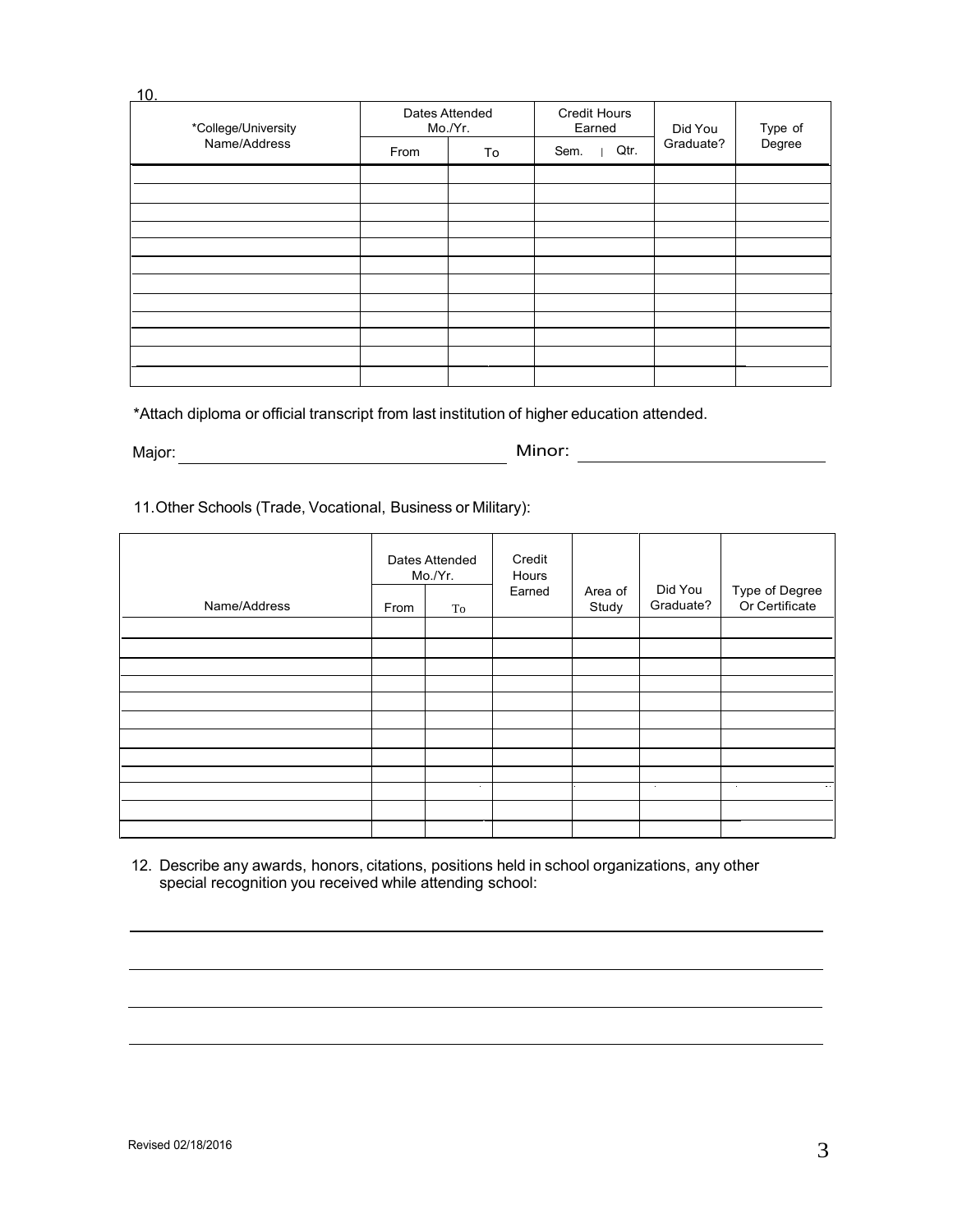| 13. Indicate any foreign languages you can-Speak:                                                                                                                                                                                                  |
|----------------------------------------------------------------------------------------------------------------------------------------------------------------------------------------------------------------------------------------------------|
|                                                                                                                                                                                                                                                    |
| Write:                                                                                                                                                                                                                                             |
| 14. Indicate any Law Enforcement/Corrections education/training:                                                                                                                                                                                   |
|                                                                                                                                                                                                                                                    |
| 15. Did you receive a certificate for this training? $\vert$   Yes     No                                                                                                                                                                          |
| 16. Describe any special abilities, interests, and hobbies including the degree of proficiency:                                                                                                                                                    |
|                                                                                                                                                                                                                                                    |
|                                                                                                                                                                                                                                                    |
| 17. Indicate any type of special license such as pilot, radio operator, etc., showing licensing<br>authority, where the license was first issued, and date current license expires (except<br>vehicle operator's license):                         |
|                                                                                                                                                                                                                                                    |
| 18. Indicate any special skills you possess and equipment you can use which may be related to law<br>enforcement / corrections work. (For example: two-way radio communications, breathalyzer,<br>speed detection equipment, firearms, computers): |
|                                                                                                                                                                                                                                                    |
| 19. Have you had any training/education with K-9's? Leves [<br>No                                                                                                                                                                                  |
| If yes, provide details:<br><u> 1989 - John Stein, mars and de Brazilian (b. 1989)</u>                                                                                                                                                             |
| Would you be willing to be transferred to a K-9 unit, if necessary?   Yes<br>No<br>20.                                                                                                                                                             |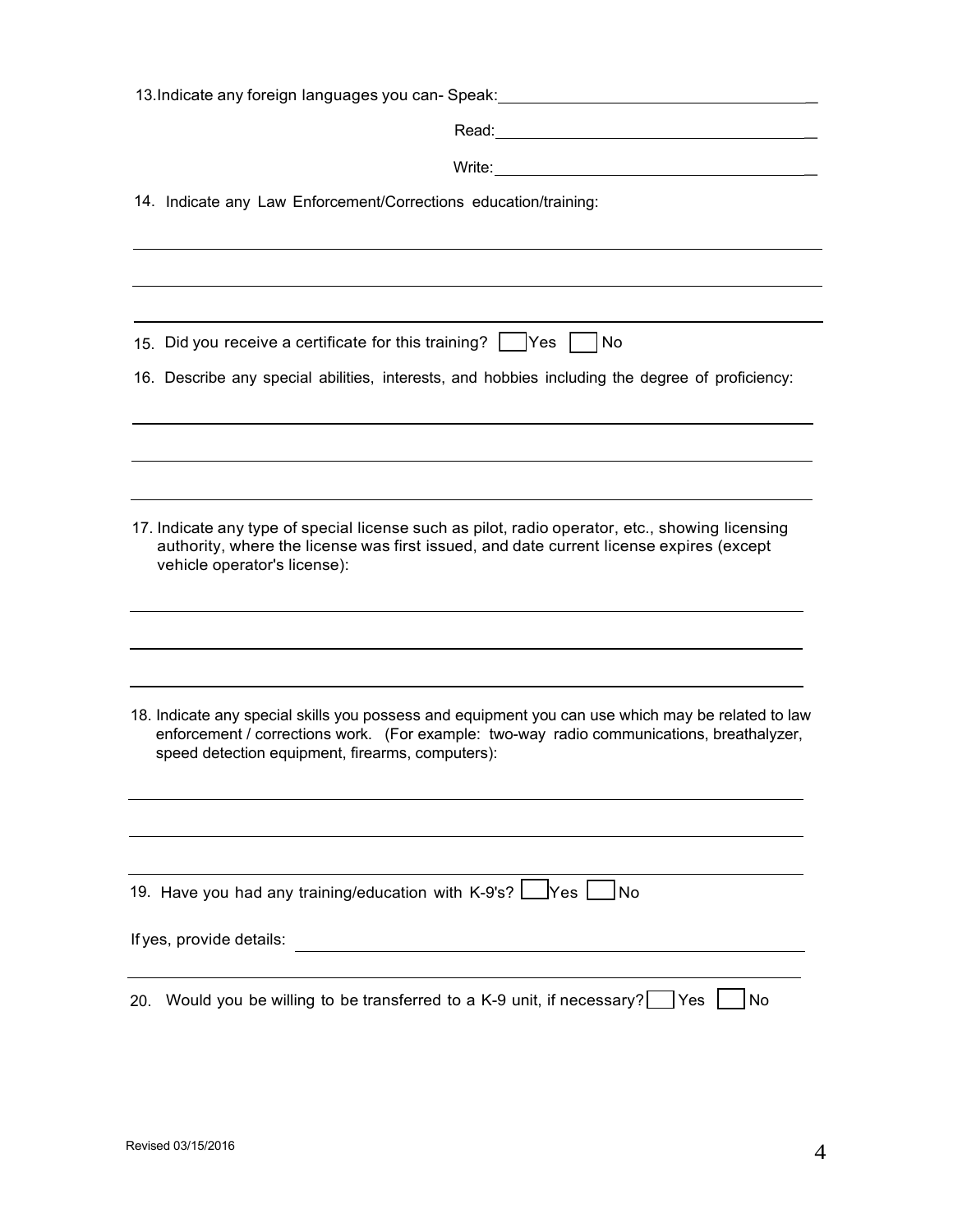# **EMPLOYMENT HISTORY**

21. List chronologically all employment beginning with present employment, including summer and part-time employment while attending school. All time must be accounted for 10 years. If unemployed for a period, set forth dates of unemployment.

| Name & Address<br>Of Employer | Dates Worked<br>Mo./Yr.<br>From<br>To | Salary | Title<br>Of<br>Position       | Name<br>Of<br>Supervisor | Reason<br>For<br>Leaving |
|-------------------------------|---------------------------------------|--------|-------------------------------|--------------------------|--------------------------|
| Name                          |                                       |        |                               |                          |                          |
| <b>Address</b>                |                                       |        |                               |                          |                          |
| City, State, Zip              |                                       |        |                               |                          |                          |
| Area Code & Phone Number      |                                       |        | <b>Full Time</b><br>Part Time |                          |                          |
| Name                          |                                       |        |                               |                          |                          |
| Address                       |                                       |        |                               |                          |                          |
| City, State, Zip              |                                       |        |                               |                          |                          |
| Area Code & Phone Number      |                                       |        | Full Time<br>Part Time        |                          |                          |
| Name                          |                                       |        |                               |                          |                          |
| Address                       |                                       |        |                               |                          |                          |
| City, State, Zip              |                                       |        |                               |                          |                          |
| Area Code & Phone Number      |                                       |        | <b>Full Time</b>              |                          |                          |
|                               |                                       |        | Part Time                     |                          |                          |
| Name                          |                                       |        |                               |                          |                          |
| Address                       |                                       |        |                               |                          |                          |
| City, State, Zip              |                                       |        |                               |                          |                          |
| Area Code & Phone Number      |                                       |        | Full Time<br>Part Time        |                          |                          |

- 22. Have you ever been dismissed or asked to resign or had any disciplinary action taken against you from any employment or position you have had? **□Yes** ■No
- 23. Have you resigned, or left a job by mutual agreement following allegations of misconduct or unsatisfactory job performance?  $\Box$  Yes  $\Box$  No if yes to question 22 or 23, please provide details:

| 24. Have you ever applied to or performed paid or unpaid services for a law enforcement / corrections agency not |  |  |  |  |
|------------------------------------------------------------------------------------------------------------------|--|--|--|--|
| listed as an employer? $\Box$ Yes $\Box$ No If yes, please provide name of agency and date of                    |  |  |  |  |
| application or service.                                                                                          |  |  |  |  |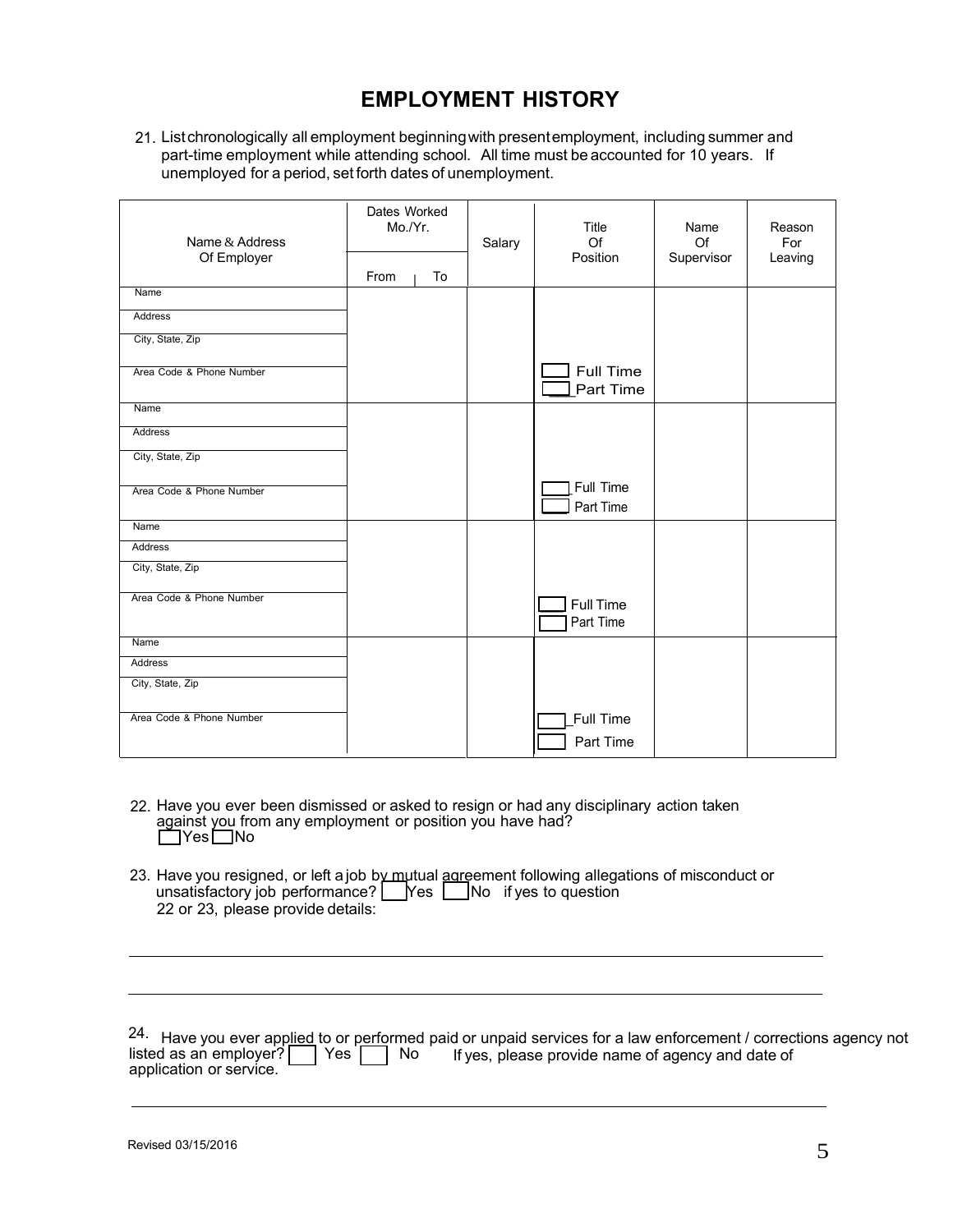| 25. Do you own a business, or are you a partner or corporate officer in any business or  |  |  |  |  |
|------------------------------------------------------------------------------------------|--|--|--|--|
| organization not listed previously as a current or former employer? $\Box$ Yes $\Box$ No |  |  |  |  |

If YES, please provide name and address of business, corporation or organization and describe your relationship or position:

#### **RESIDENCES**

26. Actual place of residence for past 10 years list chronologically all addresses, including addresses while at school and in military. For college campus residences, give dormitory name, city and state. If residences in military service cannot be shown as street address, indicate complete military unit designation and location by city and state. If post office box, give location of post office.

| Mo./Yr. | Dates |          |                                                      |                          |                          |           |
|---------|-------|----------|------------------------------------------------------|--------------------------|--------------------------|-----------|
| From    | To    | Apt. No. | Street Address                                       | City                     | County                   | State     |
|         |       |          |                                                      |                          |                          |           |
|         |       |          |                                                      |                          |                          |           |
|         |       |          |                                                      |                          |                          |           |
|         |       |          |                                                      |                          |                          |           |
|         |       |          |                                                      |                          |                          |           |
|         |       |          |                                                      |                          |                          |           |
|         |       |          |                                                      |                          |                          |           |
|         |       |          |                                                      |                          |                          |           |
|         |       |          |                                                      |                          |                          |           |
|         |       |          | $\overline{\phantom{a}}$<br>$\overline{\phantom{a}}$ | $\overline{\phantom{a}}$ | $\overline{\phantom{a}}$ |           |
|         |       |          |                                                      |                          |                          |           |
|         |       |          |                                                      |                          |                          |           |
|         |       |          |                                                      |                          |                          |           |
|         |       |          |                                                      |                          |                          |           |
|         |       |          |                                                      |                          |                          |           |
|         |       |          |                                                      |                          |                          |           |
|         |       |          |                                                      |                          |                          |           |
|         |       |          |                                                      |                          |                          |           |
| $\sim$  |       |          |                                                      |                          |                          | $\bullet$ |

# **ARREST HISTORY/COURT DATA**

- 27. Have you ever bee<u>n Ar</u>rested/<u>Cha</u>rged or received a notice or summons to appear for any criminal violation? Nes Louid
- 28. Have you ever received a ticket or bee<u>n ch</u>arged with a traffic violation (excluding parking tickets)? █████ Yes ███No
- 29. To your knowledge, has any member of your family ever been arrested for anything other than traffic violations? **The Yes** No

If yes to question 27, 28, or 29, list all such matters even if not formally charged, or no court appearance, or found not guilty, or nolo contendere to any charge for which adjudication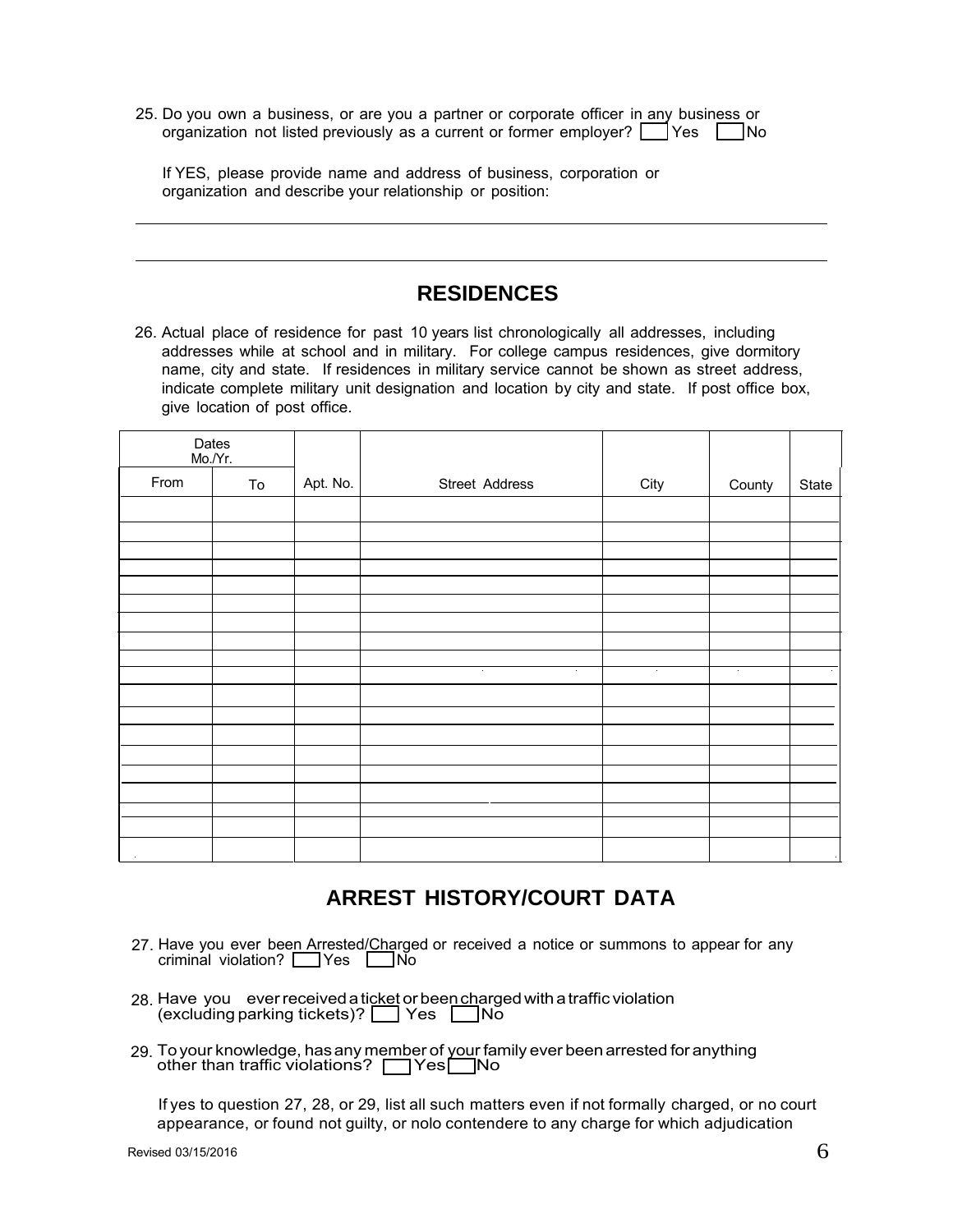was withheld, or matter settled by payment of fine or forfeiture of collateral. (Include your juvenile record or records of your arrest(s) which have been sealed, if any)

| Date | Place and Department | Charge | Court & Place | Disposition |
|------|----------------------|--------|---------------|-------------|
|      |                      |        |               |             |
|      |                      |        |               |             |
|      |                      |        |               |             |
|      |                      |        |               |             |
|      |                      |        |               |             |
|      |                      |        |               |             |

| Date | Place and Department | Charge | Court & Place | <b>Disposition</b> |
|------|----------------------|--------|---------------|--------------------|
|      |                      |        |               |                    |
|      |                      |        |               |                    |
|      |                      |        |               |                    |
|      |                      |        |               |                    |
|      |                      |        |               |                    |
|      |                      |        |               |                    |

Provide details for each response to questions 27, 28, or 29

| 30. | Have you or your spouse ever been a plaintiff or defendant in a court action?<br>No<br>Yes                                                                                                                       |
|-----|------------------------------------------------------------------------------------------------------------------------------------------------------------------------------------------------------------------|
| 31. | Have you ever been detained by any law enforcement officer for investigation purposes or to your<br>knowledge have you ever been the subject of, or a suspect in any criminal investigation?<br>Yes<br><b>No</b> |
| 32. | Have you ever been fingerprinted for any reason (arrest, job application, military, etc.)?<br><b>No</b><br>Yes                                                                                                   |
|     | If yes to questions 30, 31, or 32, please provide details:                                                                                                                                                       |
|     |                                                                                                                                                                                                                  |
|     |                                                                                                                                                                                                                  |
|     |                                                                                                                                                                                                                  |
|     |                                                                                                                                                                                                                  |
|     | <b>DRIVING HISTORY</b>                                                                                                                                                                                           |
| 33. | Are you a licensed Florida automobile operator or chauffeur?   Yes<br><b>INo</b>                                                                                                                                 |
|     | License No.<br>Date of Expiration                                                                                                                                                                                |
|     | <b>Restrictions</b>                                                                                                                                                                                              |
|     |                                                                                                                                                                                                                  |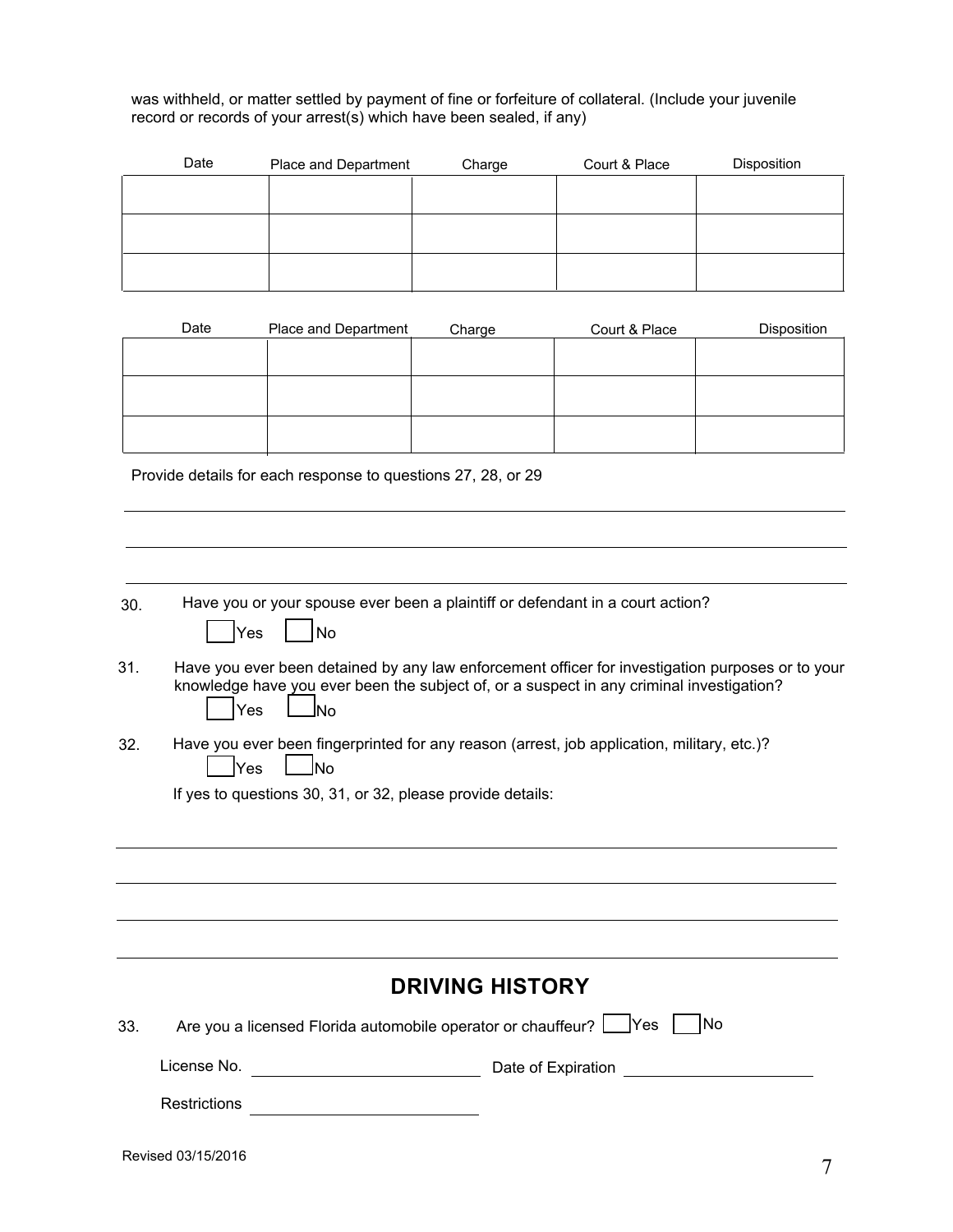|  |  |  |  |  | 34. Do you hold or have you ever held an operator or chauffeur license in another state? |  |
|--|--|--|--|--|------------------------------------------------------------------------------------------|--|
|--|--|--|--|--|------------------------------------------------------------------------------------------|--|

|     | lYes<br>l No<br>If yes, please provide state(s), name used and approximate date(s) license(s)<br>was/were held:              |
|-----|------------------------------------------------------------------------------------------------------------------------------|
|     |                                                                                                                              |
| 35. | Have you ever been denied issuance of a license or have you ever had a license suspended<br>or revoked?   Yes<br> No         |
|     | If yes, please provide complete details including why license was suspended or revoked:                                      |
|     |                                                                                                                              |
|     | <b>MILITARY HISTORY</b>                                                                                                      |
|     | 36. Have you ever served on active duty in the Armed Forces of the United States?<br>│ No<br>Yes                             |
|     |                                                                                                                              |
|     | Serial#: __________________DutyDates: From _________To: _________From: ________To:                                           |
|     | 37. Date and type of discharge:                                                                                              |
|     | 38. Are you now or have you ever been a member of a reserve unit or the National Guard?                                      |
|     | <b>INo</b><br>Yes                                                                                                            |
|     | 39. If yes state the branch of service, name and location of your unit and whether you attend<br>drills, meetings, or camps: |
|     |                                                                                                                              |
|     |                                                                                                                              |
| 40. | Was any type of disciplinary action taken against you in the service?                                                        |
|     | $\gamma$ es $\Box$ No Ifyes, please provide:                                                                                 |
|     | Date:<br>Place:                                                                                                              |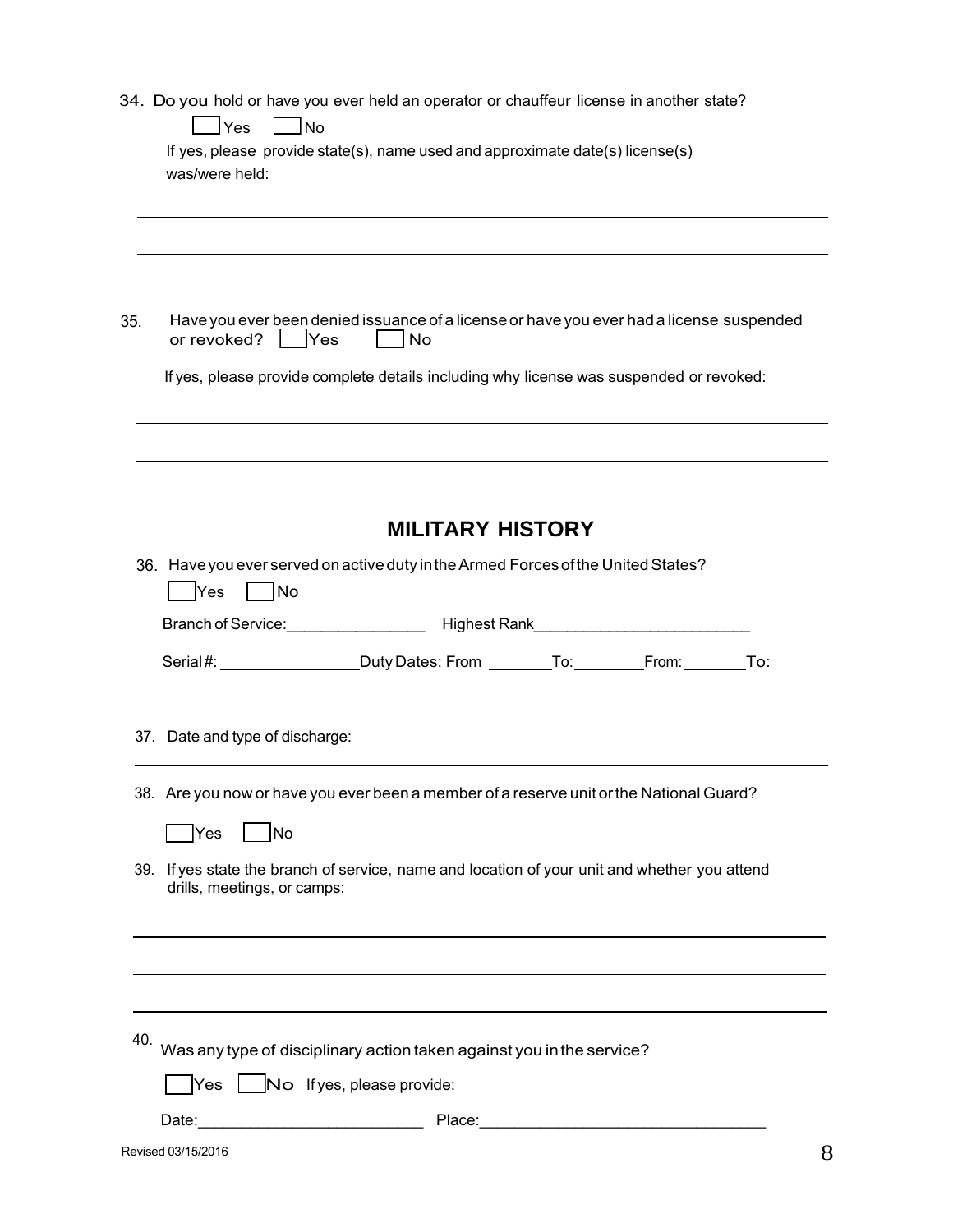Nature of Offense: experience of  $\alpha$ 

Action Taken:

| 41. HaveyoueverservedintheArmedForcesofaforeigncountry? □Yes□No |  |
|-----------------------------------------------------------------|--|

If yes, please specify the country and dates:

# **PERSONAL REFERENCES & ACQUAINTANCES**

42. Personal References: Give three (3) references (not relatives, former or present employers, fellow employees, or school teachers) who are responsible adults of reputable standing in their communities, such as property owners, business or professional men or women, who have known you well for the past five (5) years. If retired, give former occupation.

| <b>Complete Name</b><br>(Last, First, Middle)<br>Yrs. Known<br>Occupation | Home Address:<br>City, State & Zip:<br>Home Phone:<br><b>Business Address:</b><br>City, State & Zip<br><b>Business Phone:</b> |
|---------------------------------------------------------------------------|-------------------------------------------------------------------------------------------------------------------------------|
| <b>Complete Name</b>                                                      |                                                                                                                               |
| (Last, First, Middle)<br>Yrs. Known<br>Occupation                         | Home Address:<br>City, State & Zip:<br>Home Phone:<br><b>Business Address:</b><br>City, State & Zip<br><b>Business Phone:</b> |
| <b>Complete Name</b>                                                      |                                                                                                                               |
| (Last, First, Middle)<br>Yrs. Known<br>Occupation                         | Home Address:<br>City, State & Zip:<br>Home Phone:<br><b>Business Address:</b><br>City, State & Zip<br><b>Business Phone:</b> |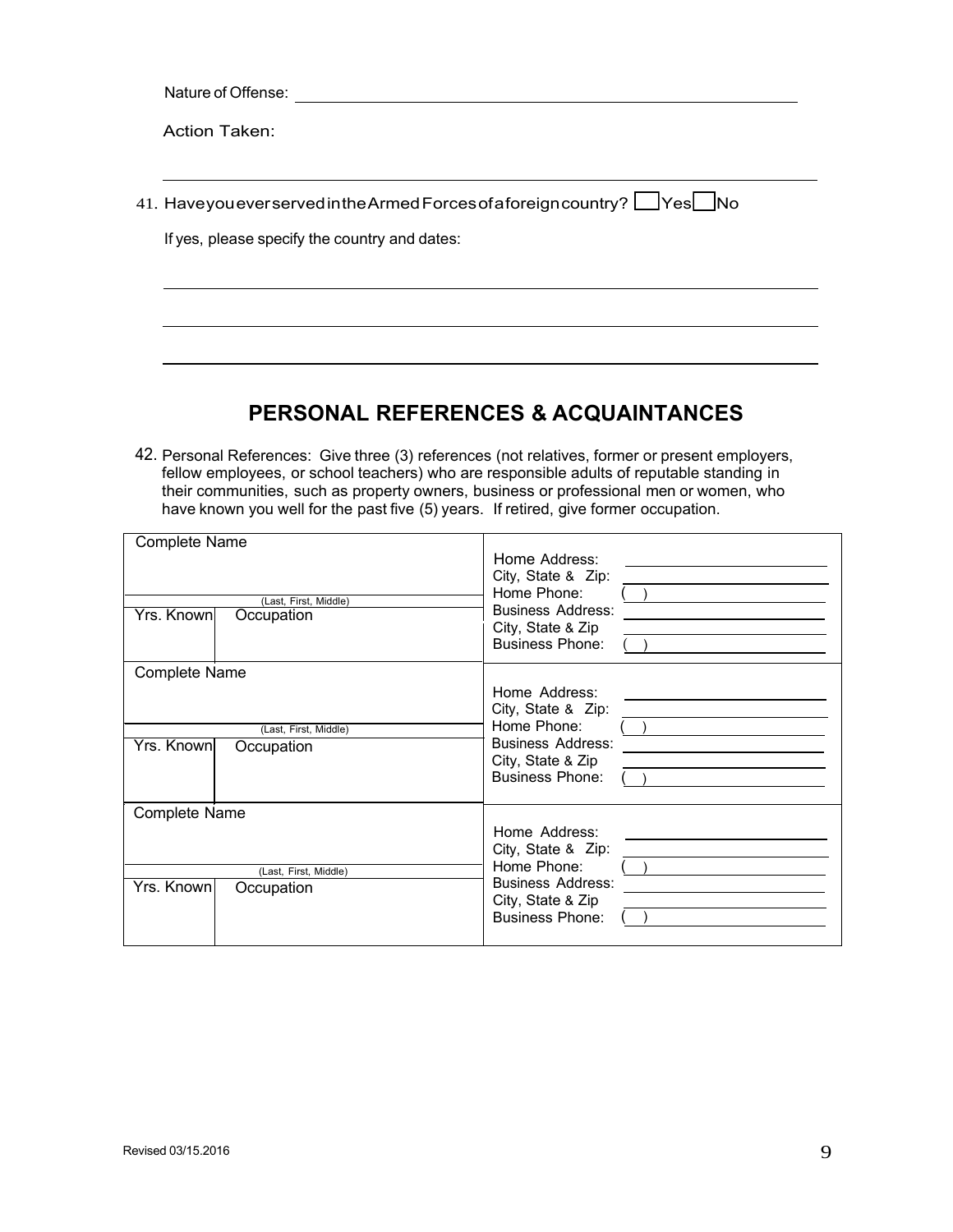43. Social Acquaintances: Givethree (3) social acquaintances in your own age group (including both sexes) who have known you well for the past five (5) years.

| <b>Complete Name</b> |                                     |                                                                                                                               |
|----------------------|-------------------------------------|-------------------------------------------------------------------------------------------------------------------------------|
| Yrs. Known           | (Last, First, Middle)<br>Occupation | Home Address:<br>City, State & Zip:<br>Home Phone:<br><b>Business Address:</b><br>City, State & Zip<br><b>Business Phone:</b> |
| Complete Name        |                                     |                                                                                                                               |
| Yrs. Known           | (Last, First, Middle)<br>Occupation | Home Address:<br>City, State & Zip:<br>Home Phone:<br><b>Business Address:</b><br>City, State & Zip<br><b>Business Phone:</b> |
| <b>Complete Name</b> |                                     |                                                                                                                               |
| Yrs. Known           | (Last, First, Middle)<br>Occupation | Home Address:<br>City, State & Zip:<br>Home Phone:<br><b>Business Address:</b><br>City, State & Zip<br><b>Business Phone:</b> |

#### **ORGANIZATION MEMBERSHIP**

44.List all clubs, societies of which you are or have been a member:

| Name   | City & State        | Former | Present<br>(list position held & describe activity)                                 |
|--------|---------------------|--------|-------------------------------------------------------------------------------------|
|        |                     |        |                                                                                     |
|        |                     |        |                                                                                     |
|        |                     |        |                                                                                     |
|        |                     |        |                                                                                     |
|        |                     |        |                                                                                     |
|        |                     |        |                                                                                     |
|        |                     |        |                                                                                     |
|        |                     |        |                                                                                     |
|        |                     |        |                                                                                     |
|        |                     |        |                                                                                     |
| $\sim$ | $\sim$<br>$\bullet$ | $\sim$ | $\sim$<br>the contract of the contract of the contract of the contract of<br>$\sim$ |

- 45. Are you now or have you ever been a member of any foreign or domestic organization, association, movement, group or combination of persons which has adopted, or shows a policy of advocating or approving the commission of acts of force or violence to deny other persons their rights under the constitution of the United States, or which seeks to alter the form of government of the United States by unconstitutional means? **Wes No**
- 46. Have you ever made a financial contribution or other material contribution to any organization of the type described in question 45 above?  $\Box$  Yes  $\Box$  No If yes to questions 45 or 46, answer questions 47 and 48
- 47. At the time of your membership, participrion, or contribution, did you know of any unlawful aims of the organization?  $\Box$  Yes  $\Box$  No  $\alpha$  Revised 03/15/2016 10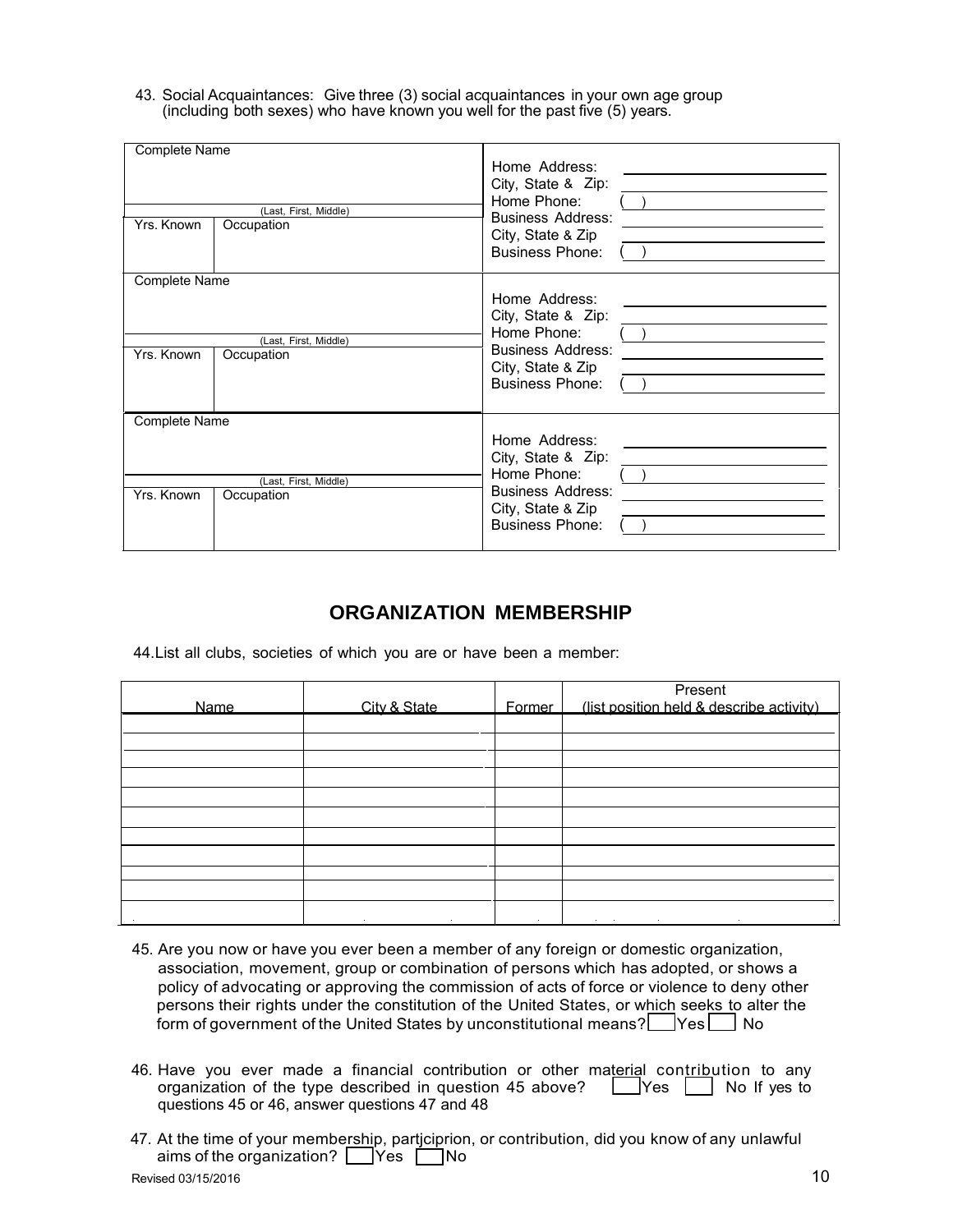| 48. Did you intend to promote any unlawful aims of the organization? Nes No If       |
|--------------------------------------------------------------------------------------|
| yes to question 45, 46, 47, or 48, please explain including name of organization and |
| location:                                                                            |
|                                                                                      |

## **BUSINESS INTERESTS & LICENSES**

- 49. Do you, or have you, ever owned any stock or interest in any firm, partnership or corporation dealing wholly or partly in the sale or distribution of alcoholic beverages?  $\Box$  Yes  $\Box$  No
- 50. Are you now issued or have you ever been issued a license to engage in a business or profession? **Yes** No
- 51. Ifyouhaveorhada license,was yourlicenseever cancelled, suspended or revoked?  $\Box$ Yes  $\Box$ No

If yes to question 49, 50, or 51, please provide details including the type of license or certificate, the agency that issued the license, effective date of license and license number.

### **CREDIT DATA**

52. Do you have any other source of income?  $\boxed{\phantom{a}}$  YES  $\boxed{\phantom{a}}$  NO If yes, specify each with an estimated amount.

| Source | Address | Amount |
|--------|---------|--------|
|        |         |        |
|        |         |        |
|        |         |        |
|        |         |        |
|        |         |        |